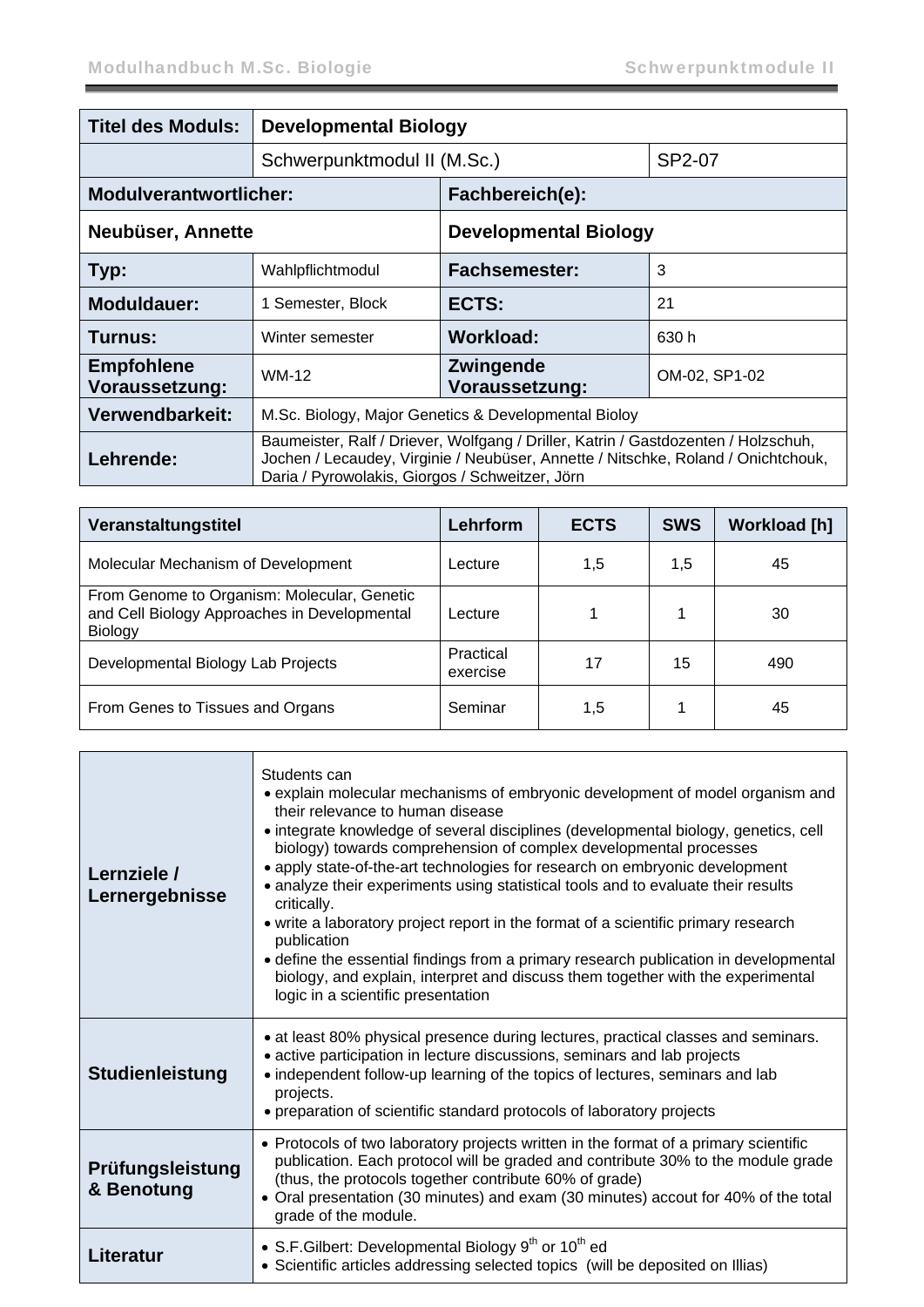| Veranstaltungstitel: | <b>Molecular Mechanisms of Development</b>     |        |
|----------------------|------------------------------------------------|--------|
| Lehrform:            | Lecture                                        |        |
| Modul:               | Schwerpunktmodul II "Developmental<br>Biology" | SP2-07 |
| Verwendbarkeit:      | Schwerpunktmodul II "Developmental Biology"    |        |

| Lehrsprache:             | English              | Teilnehmerzahl: | 40 |
|--------------------------|----------------------|-----------------|----|
| Moduldauer:              | 1 Semester, Block    | Fachsemester:   |    |
| Angebots-<br>häufigkeit: | winter semester only |                 |    |

| SWS/LVS | Präsenzstudium | Selbststudium | <b>Workload Summe</b> |
|---------|----------------|---------------|-----------------------|
|         | 22.5h          | 22.5h         | 45 h                  |

| Inhalte                           | Selected topics in Developmental Biology will be presented and discussed<br>starting at the advanced text book level and taking student to the most recent<br>research results. Topics include:<br>• Control of cell behavior during gastrulation - links to stem cells and cancer<br>• Epigenetic control of stem cell fate during development<br>• Zygotic genome activation and pluripotency control<br>• Insulin signaling in Development and stem cells<br>• Organizers and morphogens in tissue patterning and growth<br>• Shared mechanisms of embryonic development and the genesis of cancer<br>• Neural crest and craniofacial development<br>• Collective cell migration in development<br>• Mechanisms of organ assembly<br>• Asymmetries, axes, and cell fates in vertebrates<br>• Sex-specific alternative splicing in Drosophila |
|-----------------------------------|-------------------------------------------------------------------------------------------------------------------------------------------------------------------------------------------------------------------------------------------------------------------------------------------------------------------------------------------------------------------------------------------------------------------------------------------------------------------------------------------------------------------------------------------------------------------------------------------------------------------------------------------------------------------------------------------------------------------------------------------------------------------------------------------------------------------------------------------------|
| Lehrmethoden und<br><b>Medien</b> | • Lectures using PowerPoint or Keynote presentations<br>• Handouts of lecture slides as PDFs on Illias server.<br>• Up-to-date scientific reviews for each topic provided on Illias server<br>• Development of schemes using chalk / board<br>• Discussion of concepts and open questions                                                                                                                                                                                                                                                                                                                                                                                                                                                                                                                                                       |
| Lernziele /<br>Lernergebnisse     | The students are able to<br>• explain molecular mechanisms of embryonic development of model organism<br>detail (including transcriptional control, signaling mechanisms)<br>• explain cellular mechanisms of embryonic development (e.g. EMT, cell<br>migration, cell death) using examples<br>• integrate knowledge of several disciplines (developmental biology, genetics,<br>cell biology) towards comprehension of complex developmental processes<br>• Draw parallels between developmental processes and human diseases using<br>example<br>. Explain mechanisms of stem cell fate maintenance and stem cell<br>differentiation with examples<br>• evaluate animal models and experimental approaches for research into<br>development as well as developmental diseases and cancer                                                     |

Modulhandbuch M.Sc. Biologie Schwerpunktmodule II

| <b>Studienleistung</b>         | independent follow-up learning of the topics of lectures using the lecture<br>materials, text books and current scientific reviews |
|--------------------------------|------------------------------------------------------------------------------------------------------------------------------------|
| Prüfungsleistung<br>& Benotung | Topics of the lectures are topics of a 30 minute oral exam at the end of the<br>module                                             |
| Literatur                      | • Gilbert, Developmental Biology (2013, 10th Ed)<br>• Primary literature and academic reviews as provided by lecturers             |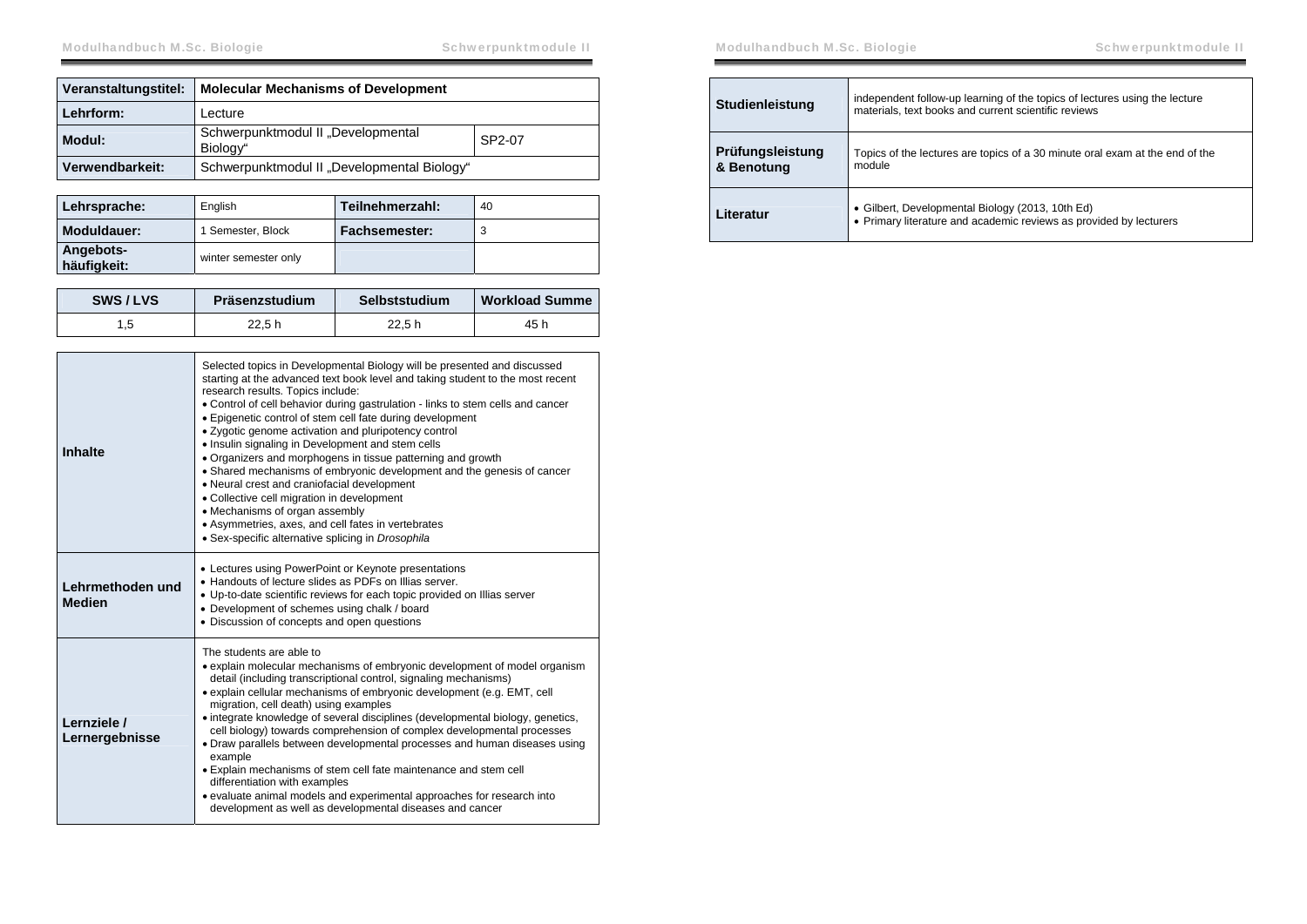| Veranstaltungstitel: | From Genome to Organism: Molecular, Genetic and Cell<br><b>Biology Approaches in Developmental Biology</b> |  |
|----------------------|------------------------------------------------------------------------------------------------------------|--|
| Lehrform:            | Lecture                                                                                                    |  |
| Modul:               | Schwerpunktmodul II "Developmental<br>SP2-07<br>Biology"                                                   |  |
| Verwendbarkeit:      | Schwerpunktmodul II "Developmental Biology"                                                                |  |

| Lehrsprache:             | English              | Teilnehmerzahl: | 40 |
|--------------------------|----------------------|-----------------|----|
| Moduldauer:              | 1 Semester, Block    | Fachsemester:   |    |
| Angebots-<br>häufigkeit: | winter semester only |                 |    |

| SWS/LVS | Präsenzstudium | Selbststudium | <b>Workload Summe</b> |
|---------|----------------|---------------|-----------------------|
|         | 15 h           | 15 h          | 30 h                  |

| <b>Inhalte</b>                    | Lecture series focusing on current methodology and technologies used in the<br>field of developmental biology. Each lecture presents state of the art in a<br>technology area.<br>• Extracting biological information using the genetic toolbox of model organisms<br>including C. elegans, Drosophila, zebrafish, mouse<br>• Reverse Genetics in Zebrafish<br>• Genetic engineering in mice: Strategies to insert targeted mutations<br>• Genetic Engineering in mice: conditional mutagenesis and targeted gain-of-<br>function studies<br>• Observing dynamical biological processes in vivo in model organisms<br>• Use of advanced microscopy methods to study cell biology<br>• Methods to detect apoptotic cell death<br>• Technologies for transcriptional regulatory network analysis<br>• From gene regulatory networks to virtual embryo: Integrating regulatory<br>mechanisms at the systems level |
|-----------------------------------|----------------------------------------------------------------------------------------------------------------------------------------------------------------------------------------------------------------------------------------------------------------------------------------------------------------------------------------------------------------------------------------------------------------------------------------------------------------------------------------------------------------------------------------------------------------------------------------------------------------------------------------------------------------------------------------------------------------------------------------------------------------------------------------------------------------------------------------------------------------------------------------------------------------|
| Lehrmethoden und<br><b>Medien</b> | • Lectures using PowerPoint or Keynote presentations<br>• Handouts of lecture slides as PDFs on Illias server.<br>• Up-to-date scientific reviews for each topic provided on Illias server<br>• Development of schemes using chalk / board<br>• Discussion of concepts and open questions                                                                                                                                                                                                                                                                                                                                                                                                                                                                                                                                                                                                                      |
| Lernziele /<br>Lernergebnisse     | The students are able to<br>• explain current state-of-the-art techniques combining embryology, cellular and<br>molecular approaches in developmental biology and developmental<br>neurosciences<br>• evaluate different genetic techniques for the manipulation of signaling<br>pathways and transcriptional control and apply appropriate techniques in<br>experiments<br>• evaluate and apply pharmacological techniques for signaling pathway<br>manipulation                                                                                                                                                                                                                                                                                                                                                                                                                                              |

| Studienleistung                | independent follow-up learning of the topics of lectures using the lecture<br>materials, text books and current scientific reviews |
|--------------------------------|------------------------------------------------------------------------------------------------------------------------------------|
| Prüfungsleistung<br>& Benotung | Topics of the lectures are topics of a 30 minute oral exam at the end of the<br>module                                             |
| Literatur                      | • Gilbert, Developmental Biology (2013, 10th Ed)<br>• Primary literature and academic reviews as provided by lecturers             |